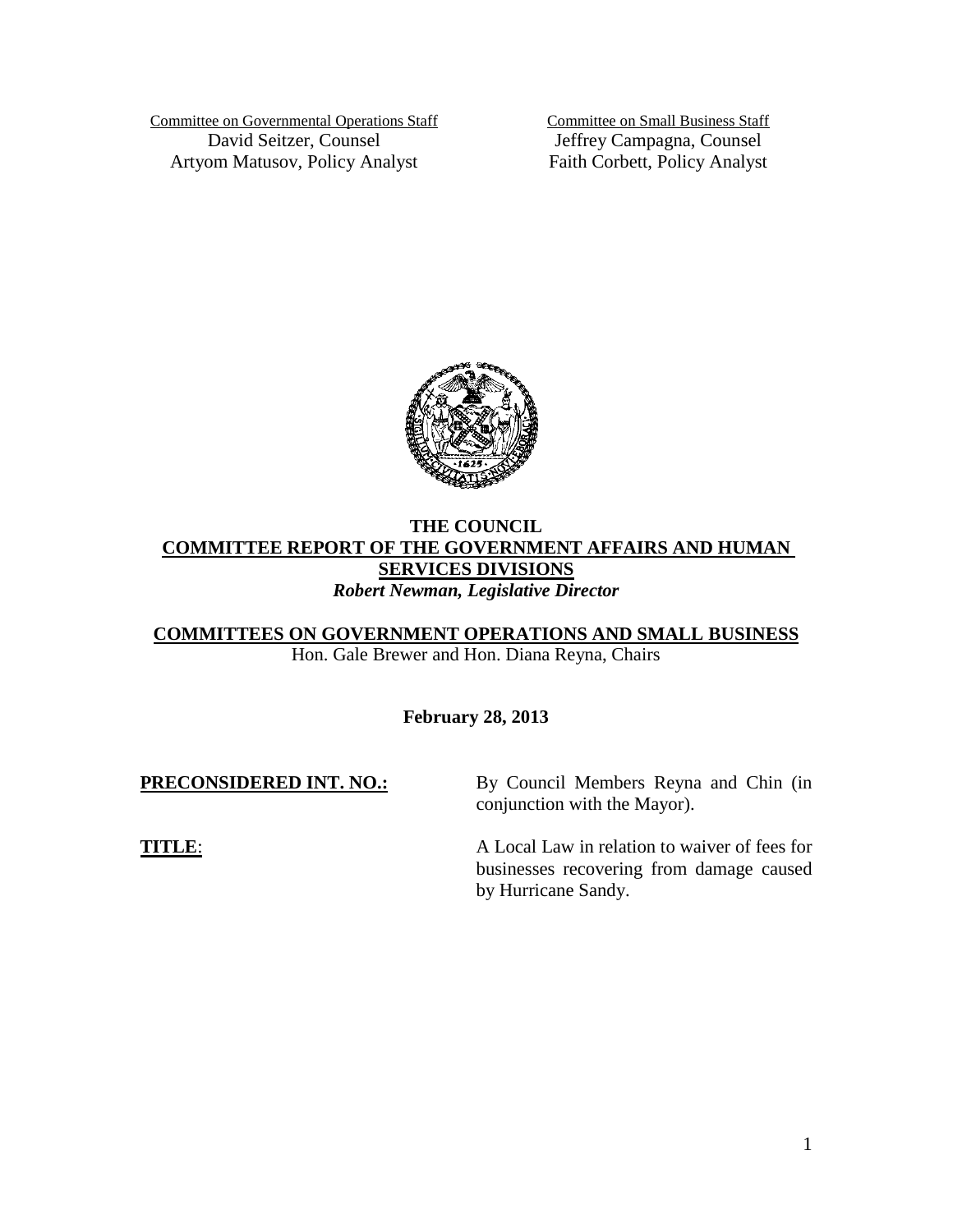### **Introduction**

 $\overline{a}$ 

Today, the Committees on Governmental Operations and Small Business, chaired by Council Members Gale Brewer and Diana Reyna, respectively, will hold a hearing on a preconsidered bill in relation to the waiver of fees for businesses recovering from damage caused by Hurricane Sandy. We expect to hear testimony from Tokumbo Shobowale, the Administration's Chief Business Operations Officer, as well as advocates and other stakeholders.

## **BACKGROUND AND ANALYSIS:**

On October 29, 2012, the storm known as Hurricane Sandy hit New York City, causing massive flooding, power outages, fires, infrastructure impairments, and property damage.<sup>1</sup> The storm disrupted the operations of over 13,000 small businesses, damaging some and completely destroying others.<sup>2</sup> These businesses provide services that are essential to the economic vitality of the City. Many of these small businesses are now in need of repair and rebuilding. The provisions of the bill would encourage the resumption of business in the areas hardest hit by the storm by waiving certain fees that business owners would otherwise have to pay for inspections, licenses, permits, and certifications in order to clean-up and reopen.

<sup>&</sup>lt;sup>1</sup> See James Barron, *Storm Barrels Through Region, Leaving Destructive Path*, N.Y. TIMES, Oct. 30, 2012, at A1, *available at* [http://www.nytimes.com/2012/10/30/us/hurricane-sandy-churns-up-east](http://www.nytimes.com/2012/10/30/us/hurricane-sandy-churns-up-east-coast.html?pagewanted=all)[coast.html?pagewanted=all.](http://www.nytimes.com/2012/10/30/us/hurricane-sandy-churns-up-east-coast.html?pagewanted=all)

<sup>&</sup>lt;sup>2</sup> According to data provided by the Mayor's Office of Economic Development and the New York City Department of Small Business Services on January 31, 2013, 13,290 business are located in the zones impacted Hurricane.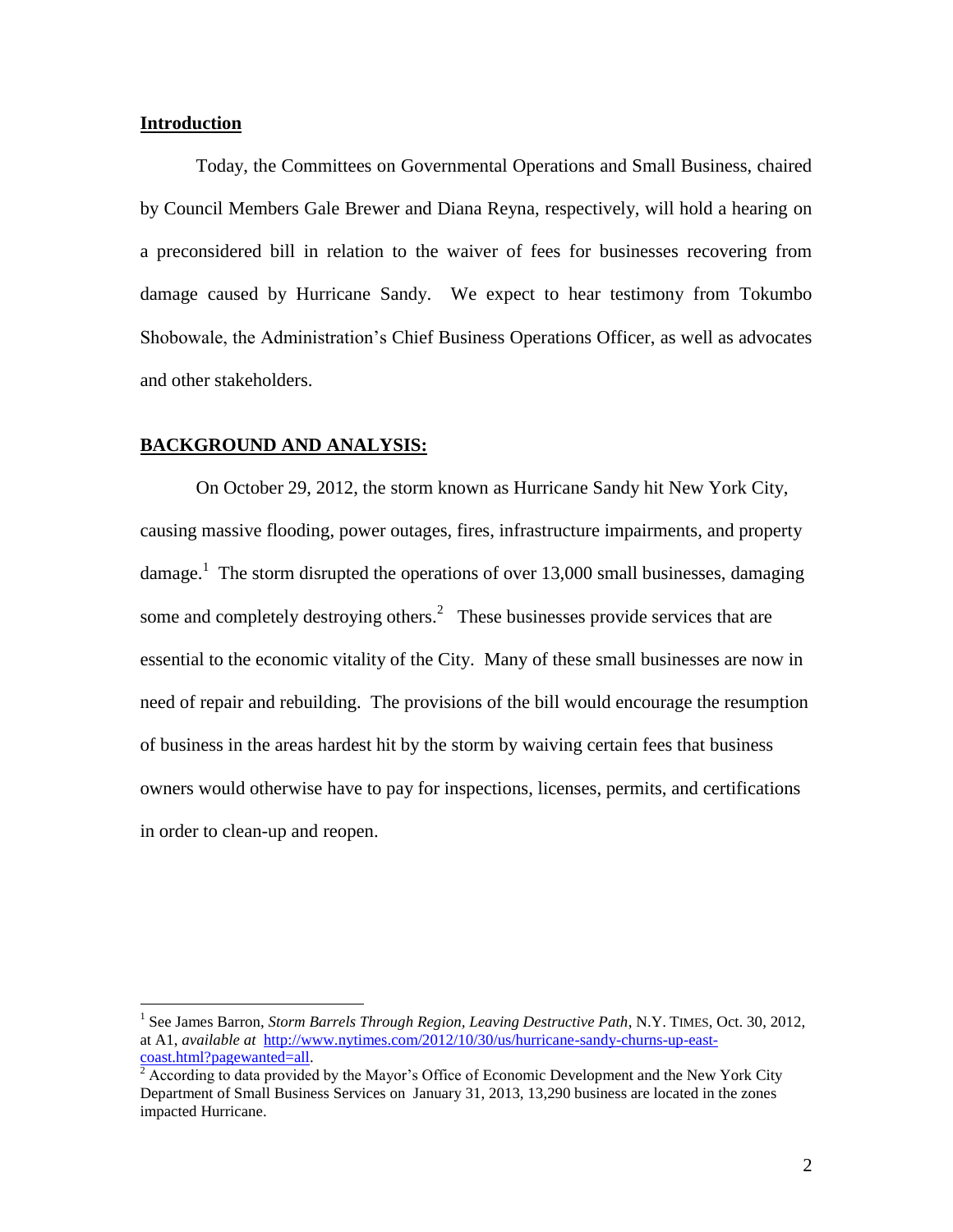### **Legislative Summary**

Section one of the bill would provide that the Mayor, or his or her designee, may waive certain fees that businesses would otherwise incur for permits, licenses, and inspections in connection with recovery from Hurricane Sandy. The waivers would apply to fees payable to the City in connection with the repair and reconstruction of space occupied or to be occupied by eligible businesses. The waivers would also apply to fees payable to the City in connection with the alteration and repair of systems owned by eligible businesses and which serve only the space occupied by eligible businesses.

Section 2 of the bill would establish business eligibility requirements for the waivers. To be an eligible business for the purpose of this bill, the business, as of October 26, 2012, must have been located in a Disaster Recovery Area, defined herein (see bill section 3), or in a building to which the Department of Buildings assigned a red, yellow, or green placard after Hurricane Sandy. For the purposes of this bill, a building shall not be considered an eligible business.

Bill section 2 would also specify certain application requirements for the waivers. Businesses located in qualifying areas may apply for refunds of certain fees they have paid prior to the effective date of this legislation, would have a deadline of May 31, 2013 to apply. Further, businesses located in qualifying areas would have until September 30, 2013 to apply for waivers on covered fees they have not yet paid. To obtain a waiver, the business owner must apply to the applicable agency on forms and in a manner prescribed by the Mayor. The owner shall provide certification or other documentation specified by the Mayor confirming that as a result of Hurricane Sandy the space occupied by the business has suffered significant damage that has interfered significantly and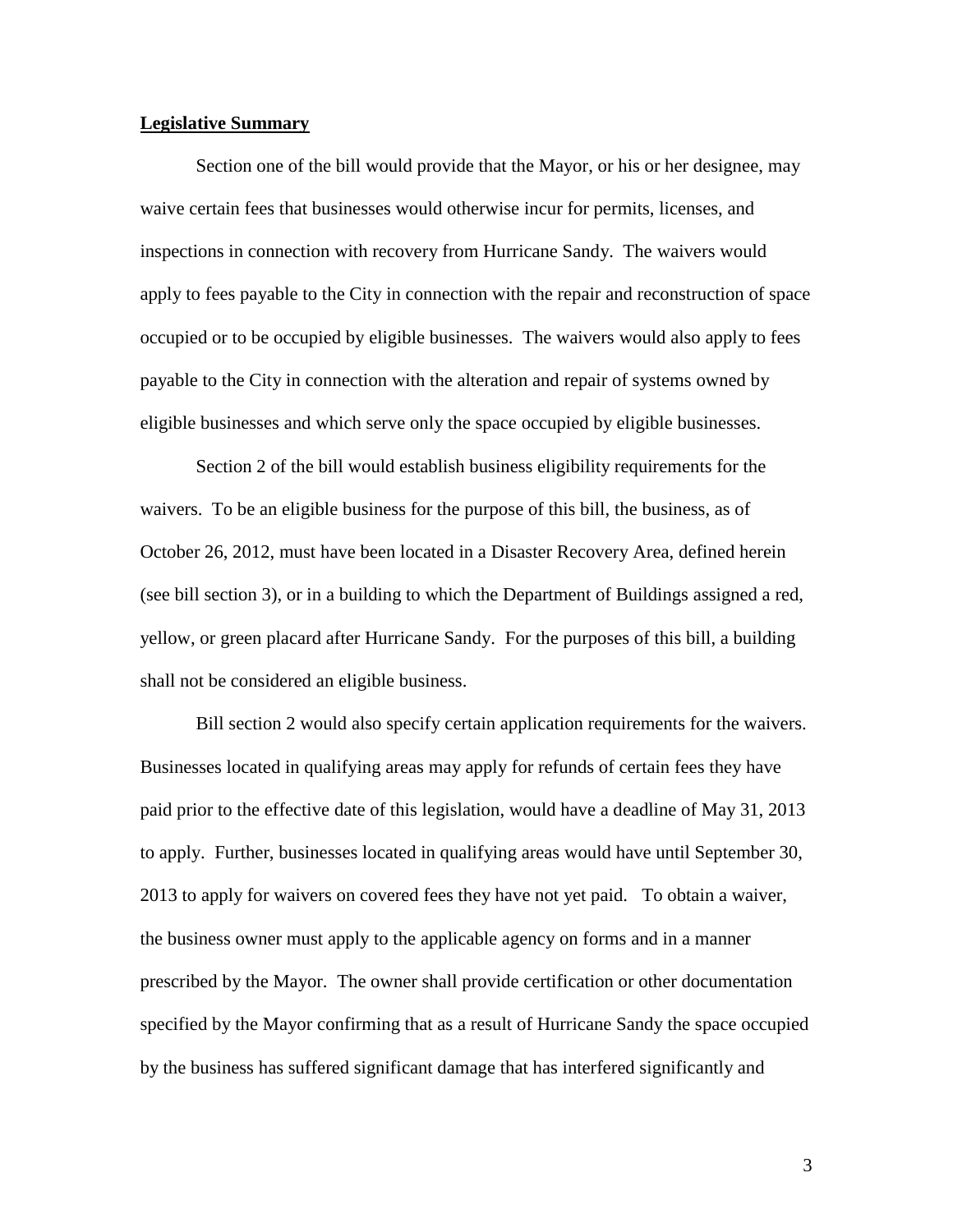continues to interfere with the business's operation. The owner must also confirm that the business currently occupies or intends to occupy space in the same building it occupied before Sandy, or in a new building on the same site.

Section 3 of the bill would define the term "Discovery Recovery Area." "Disaster Recovery Area" would mean the area within Hurricane Evacuation Zones A and B, as designated by the New York City Office of Emergency Management maps on October 29, 2012, or the area within any Business Recovery Zone created by the Department of Small Business Services (SBS) and delineated on maps published on the SBS website.

Bill section 4 would specify the fees which may be waived under the bill. They are listed below by applicable agency.

- a. Department of Consumer Affairs:
	- i. Fees required in connection with the licensing of a pedicab business;
	- ii. Fees in connection with the licensing of an advertised liquidation, reorganization, renovation, damaged goods, or insurance salvage sale;
	- iii. Fees in connection with the inspection and licensing of tow trucks; and
	- iv. Fees required for licenses to engage in the business of towing.
- b. Department of Environmental Protection:
	- i. Fees for the permitting of fuel burning refuse burning, and gas emitting equipment;
	- ii. Fees for certifications to operate such equipment;
	- iii. Fees for certificates of instruction in the operation of such equipment; and
	- iv. The cost of a copy of the agency's publication.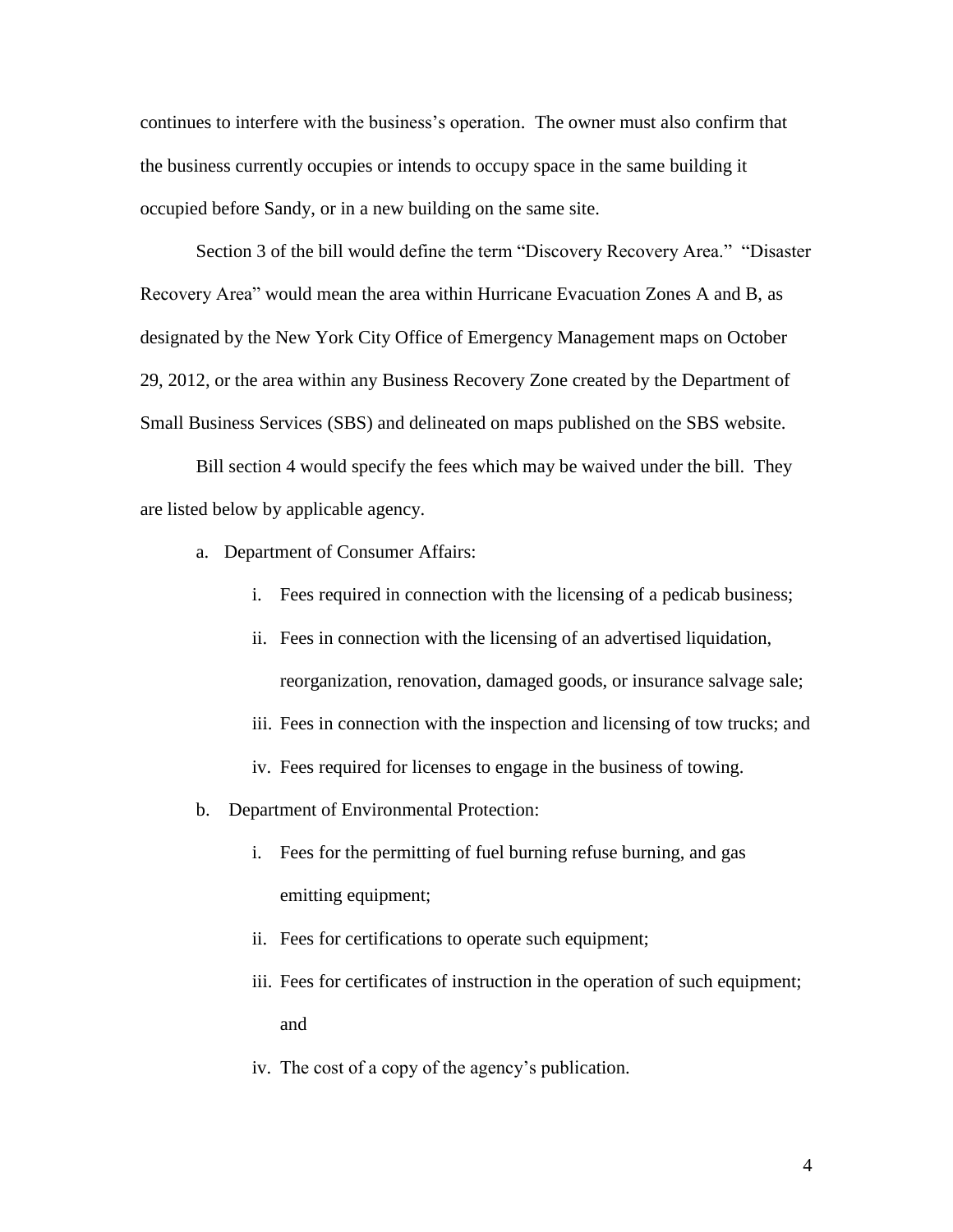- c. Department of Buildings
	- i. Application, permit, and inspection fees required for certain plumbing, scaffolds, sidewalk sheds, fences, signs, boilers, demolition, elevators, construction, limited alternations and after hours variances; and
	- ii. Fees in connection with application, permit, and fees required for certain electrical work.
- d. Fire Department
	- i. Fees for permitting and inspection of automotive gas stations;
	- ii. Fees for permitting and inspection of marine fuel stations;
	- iii. Fees for inspection of fire extinguishing, carbon monoxide, and commercial cooking equipment and systems; and
	- iv. Fees for plan examinations applicable to the review of design and installation documents for automotive gas stations and fire protection systems.
- e. Department of Small Business Services: Fees charged in connection with the issuance of work notices and work permits with respect to waterfront construction, equipment use permits, mooring permits, fill work permits, and certificates of completion.
- f. Department of Transportation:
	- i. Fees for permits for street openings, sidewalk construction, building operations, and construction activity; and
	- ii. Fees for vault and canopy permits.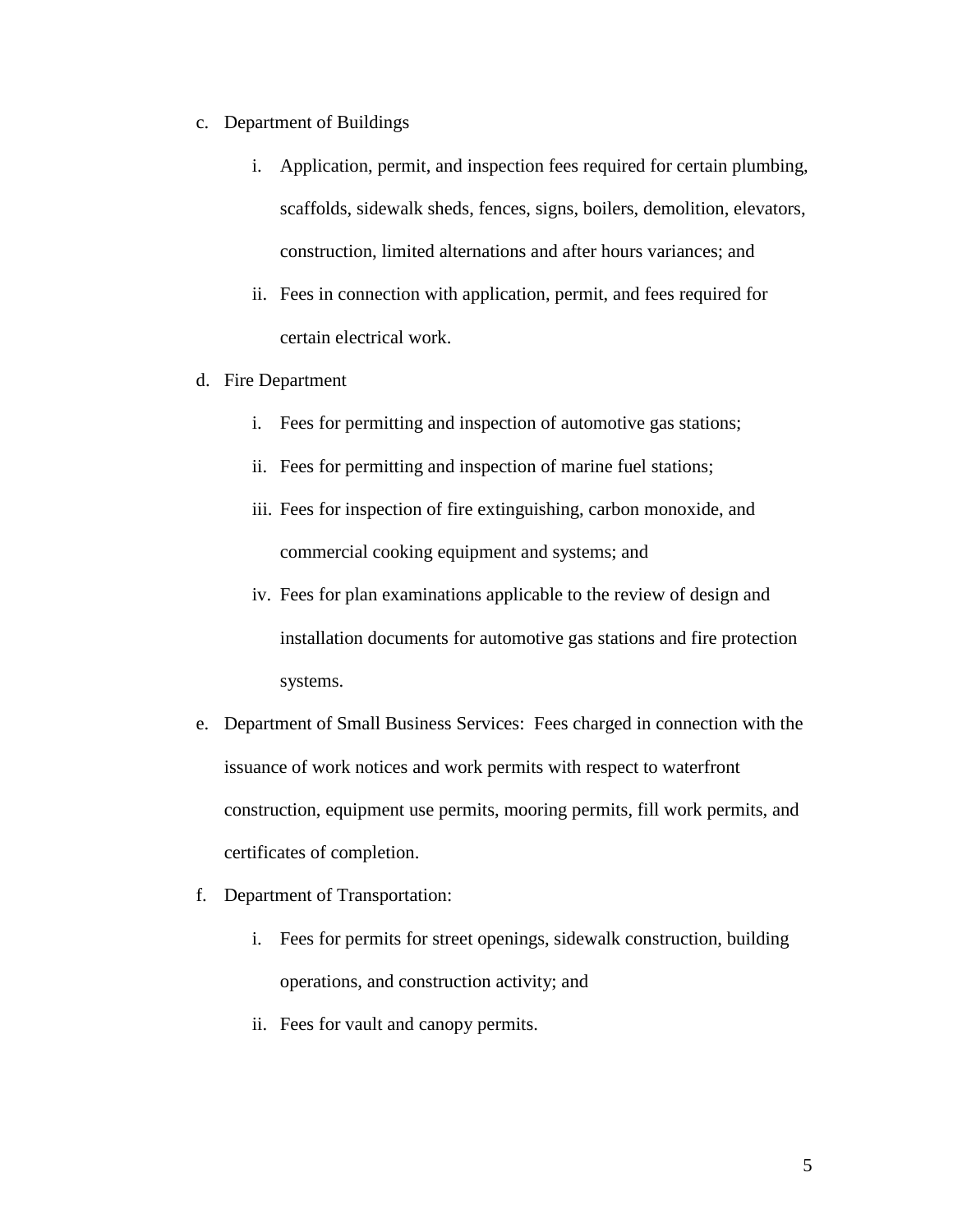g. Landmarks Preservation: Fees required for certificates of appropriateness and certificates of no effect.

Section 5 of the bill specifies that this legislation shall take effect immediately.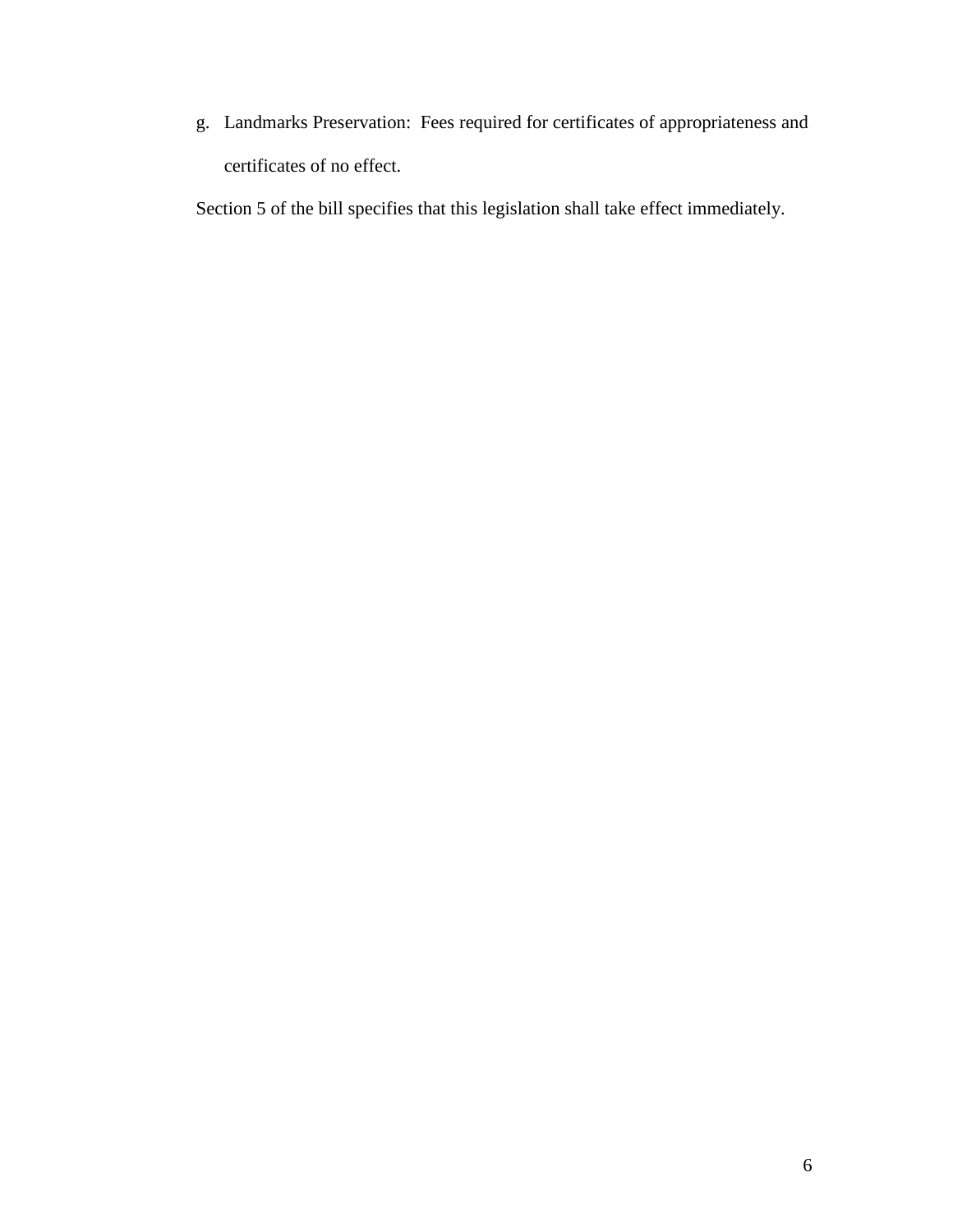#### Preconsidered Int. No.

### By Council Members Reyna and Chin (in conjunction with the Mayor)

# A LOCAL LAW

In relation to waiver of fees for businesses recovering from damage caused by Hurricane Sandy.

#### Be it enacted by the Council as follows:

Section 1. Statement of intent. A severe storm, known as Hurricane Sandy, recently hit New York City causing heavy flooding, power outages, and widespread damage and disrupting the operation of businesses offering services that are essential to the economic vitality of the city and to the health and well-being of its residents. The expeditious resumption of business in storm damaged areas will be encouraged and incentivized by waiving certain fees that would otherwise be payable to agencies of the city for permits, licenses and inspections required by law in order for such businesses to rebuild and to operate. Payment of the fees as listed in this local law in connection with the recovery from the effects of Hurricane Sandy by businesses that were in operation as of October 26, 2012, and that meet certain eligibility criteria as determined by the Mayor or his or her designee may be waived as set forth in this local law. The waiver of fees shall apply to fees payable in connection with the repair or reconstruction of space occupied or to be occupied by eligible businesses or the alteration or repair of systems owned by eligible businesses and serving only space occupied by such eligible businesses.

§ 2. Until May 31, 2013, eligible businesses may apply for the refund of any of such fees paid prior to the effective date of this local law, provided, however, for the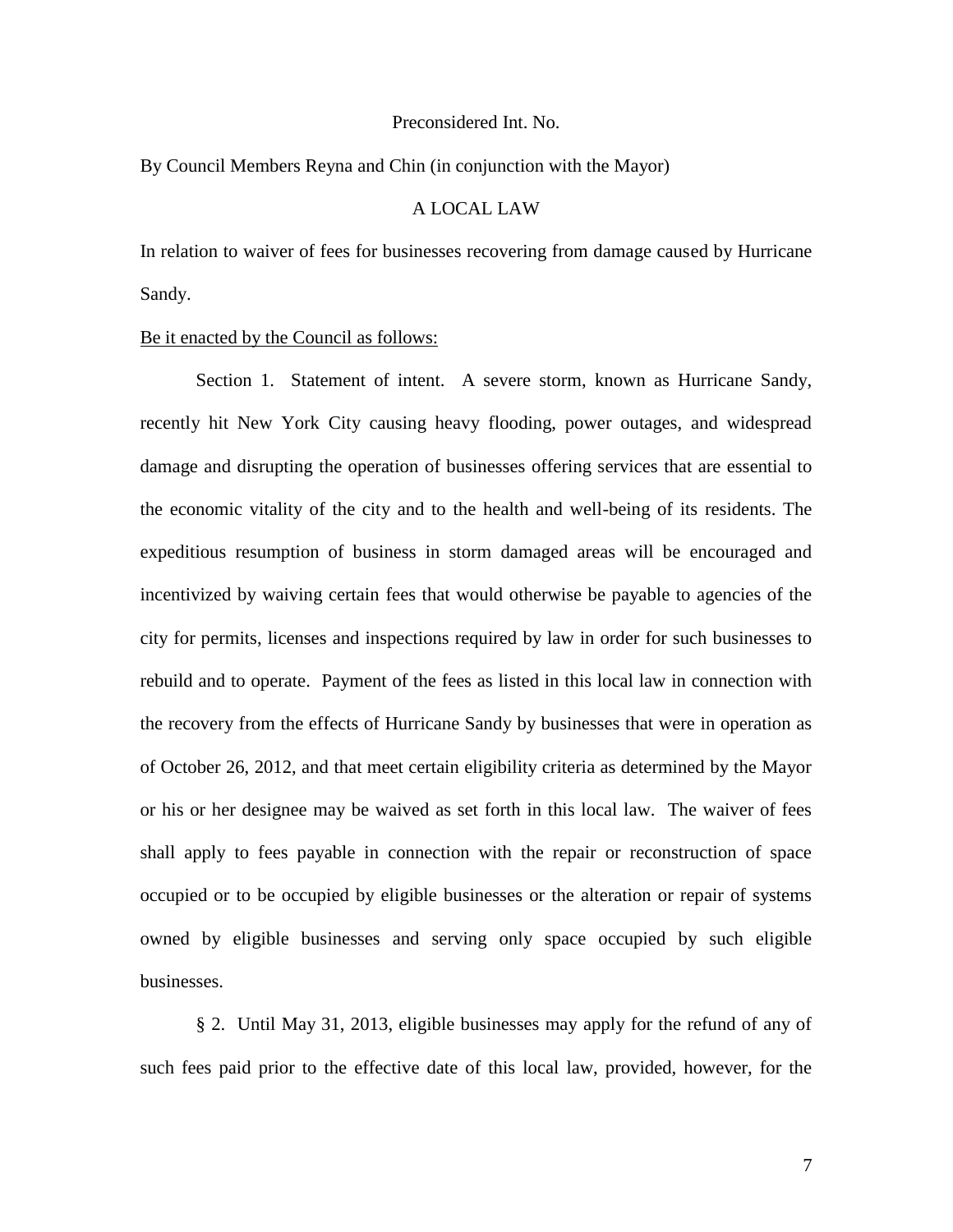purposes of this section a building shall not be considered an eligible business. Businesses eligible for suspension of fees pursuant to this local law must meet the following criteria:

a. As of October 26, 2012, the business must have been located in space that is either: (i) in a building within the boundaries of a Disaster Recovery Area, as defined in section 3 of this local law; or (ii) in a building that, after Hurricane Sandy, was assigned a red, yellow or green placard by the Department of Buildings; and

b. The owner of the business must apply for a waiver of applicable fees pursuant to this local law on or prior to September 30, 2013 on forms and in a manner to be prescribed by the mayor or his order designee. The owner must submit written certification signed by such owner or such other documentation as may be required by the mayor or his or her designee, confirming that: (i) the space occupied by such business suffered substantial damage as a result of Hurricane Sandy that has interfered significantly with and that continues to interfere significantly with the operation of such business in the manner in which it operated prior to Hurricane Sandy; and (ii) the business currently occupies or intends to re-occupy space in the same building or in a new building at the same site.

The owner shall present the approved application to the applicable agency to obtain the fee waiver.

§ 3. For the purposes of this local law the term Disaster Recovery Area means:

a. The area within Hurricane Evacuation Zones A and B, as designated by the New York City Office of Emergency Management on the New York City Hurricane Zone Maps in effect as of October 29, 2012; or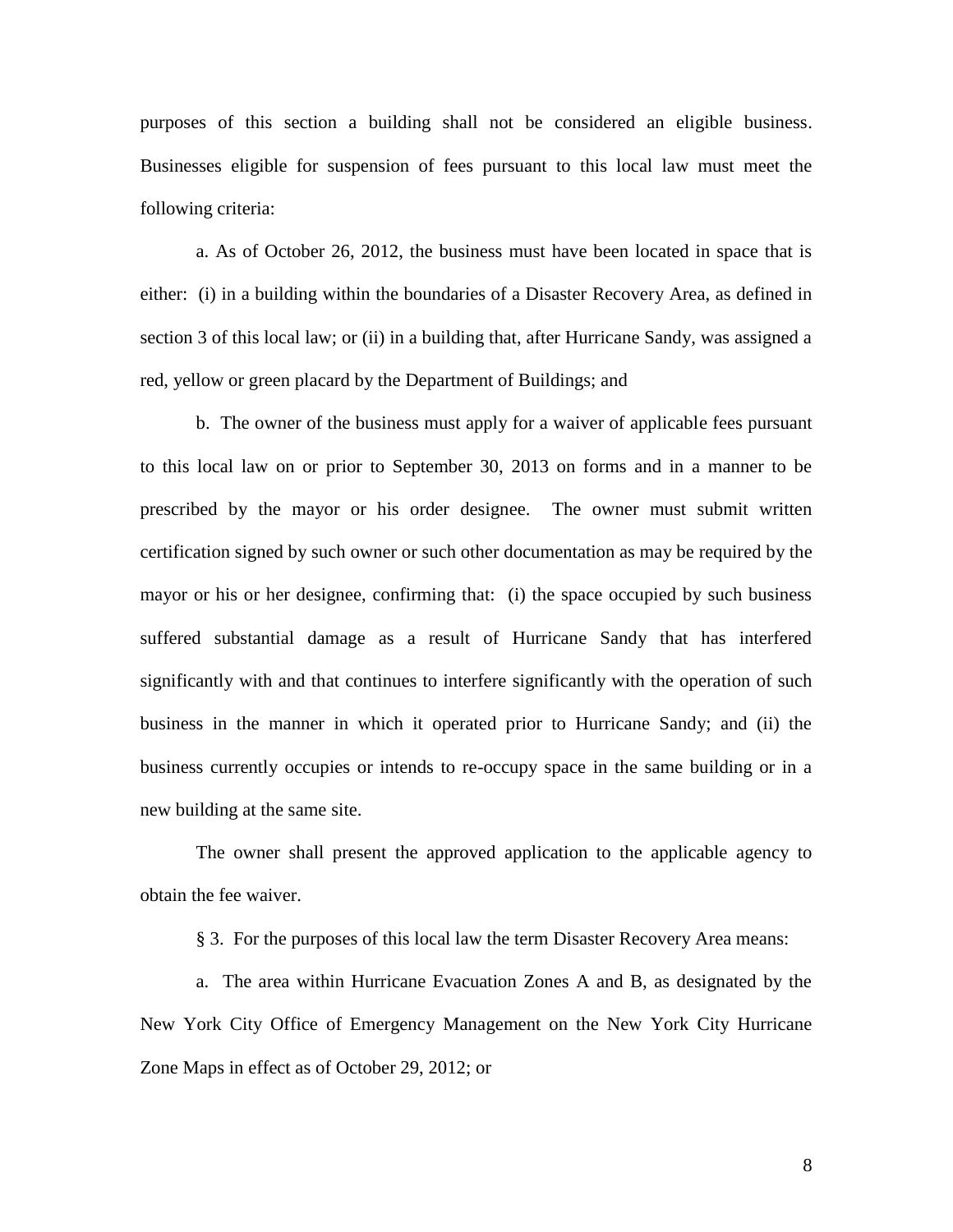b. The area within any Business Recovery Zone created by the Department of Small Business Services and delineated on maps published on such department's web site.

§4. The following fees are subject to waiver pursuant to this local law:

a. Department of Consumer Affairs. Fees required by Administrative Code §  $20-250(c)$ , Administrative Code § 20-314, and Administrative Code § 20-501(b) and 6 RCNY § 2-362(m)(1).

b. Department of Environmental Protection. Fees required by Administrative Code §§ 24-136, 24-137, 24-138, 24-139 and 24-140.

c. Department of Buildings. Application, permit and inspection fees required by Administrative Code § 28-112 for the following work: plumbing, scaffolds, sidewalk sheds, fences, signs, boilers, demolition, elevators, construction, limited alterations and after hours variances as well as fees required by Administrative Code § 27-3018 with respect to electrical work.

d. Fire Department.

(1) Fees required by New York City Fire Code Sections A03.1(3) and A03.1(37) with respect to the inspection and testing of liquid motor fuel dispensing system installations.

(2) Fees required by New York City Fire Code Section A03.1(20) with respect to acceptance testing of fire protection systems, including fire alarm systems, fire extinguishing systems and fire pumps.

(3) Fees required by New York City Fire Code Section A03.1(45) and fire department rule 3 RCNY § 4601-01(e) with respect to plan examinations applicable to